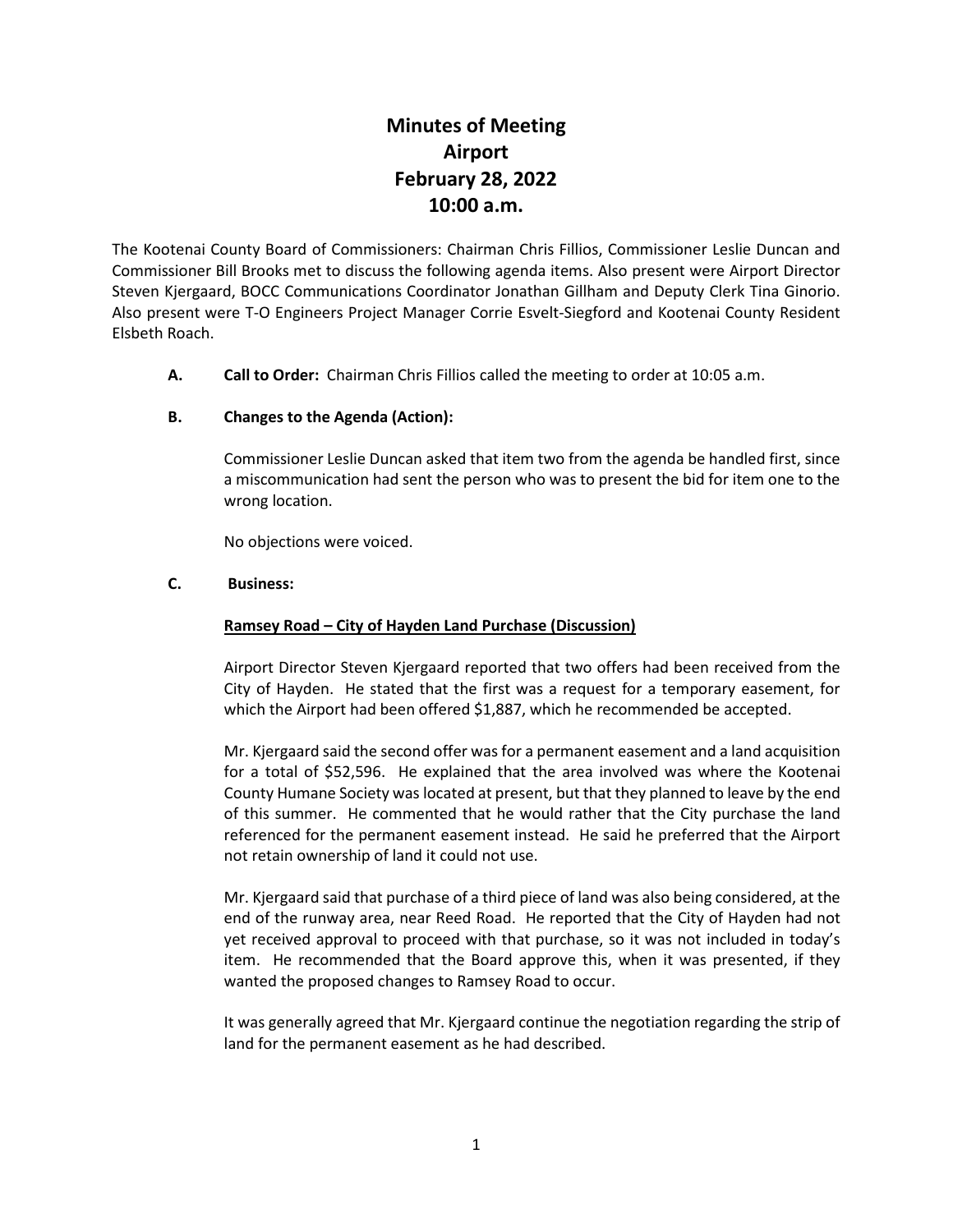Mr. Kjergaard informed the Commissioners that the person who would deliver the bid should arrive in a few minutes. He noted that this was the only bidder.

Chairman Fillios allowed Kootenai County Resident Elsbeth Roach to ask a question.

Ms. Roach stated she was part of the Coeur d'Alene Airport Association. She said the group was very concerned about the parcels the Board had discussed. She said they wanted to know how the land would be used by Hayden and whether this would affect the Airport's RPZ (Runway Protection Zones).

Mr. Kjergaard displayed the location of the parcels on a map and confirmed that the property being discussed was not near the RPZ. He said that, even after the Humane Society left, there would not be enough room for the Airport to develop anything in that spot. He stated that the other parcel they hoped to sell to the City of Hayden would not impact the RPZ, either.

Ms. Roach voiced understanding.

Chairman Fillios put the meeting into recess at 10:14 a.m.

Colvico, Inc. Representative John Ritz entered the meeting at 10:19 a.m.

Chairman Fillios called the meeting back into session at 10:21 a.m.

## **Bid Opening: Bid #2022-03FAA/AIP Project No 3-16-0010-054/Coeur d'Alene Airport, Runway Lighting Improvements – Phase 1 (Action)**

Commissioner Duncan received and opened the bid envelope and read the amounts into the record:

| Schedule A Face Bid -               | \$324,401.44 |
|-------------------------------------|--------------|
| Schedule B Airport Beacon -         | \$95,232.11  |
| Schedule C Backup Power Generator - | \$97,532.65  |
| Total -                             | \$517,166.20 |

Commissioner Duncan moved that the Board acknowledge receipt of the bid and give it to Legal and the Airport for review. Commissioner Bill Brooks seconded the motion. There being no further discussion, Deputy Clerk Ginorio called the roll:

| <b>Commissioner Brooks:</b> | Ave |
|-----------------------------|-----|
| <b>Commissioner Duncan:</b> | Ave |
| Chairman Fillios:           | Ave |
| The motion carried.         |     |

**D. Public Comment:** This section is reserved for citizens wishing to address the Board regarding a County related issue. Idaho Law prohibits Board action on items brought under this section except in an emergency circumstance. Comments related to future public hearings should be held for that public hearing. There were no public comments.